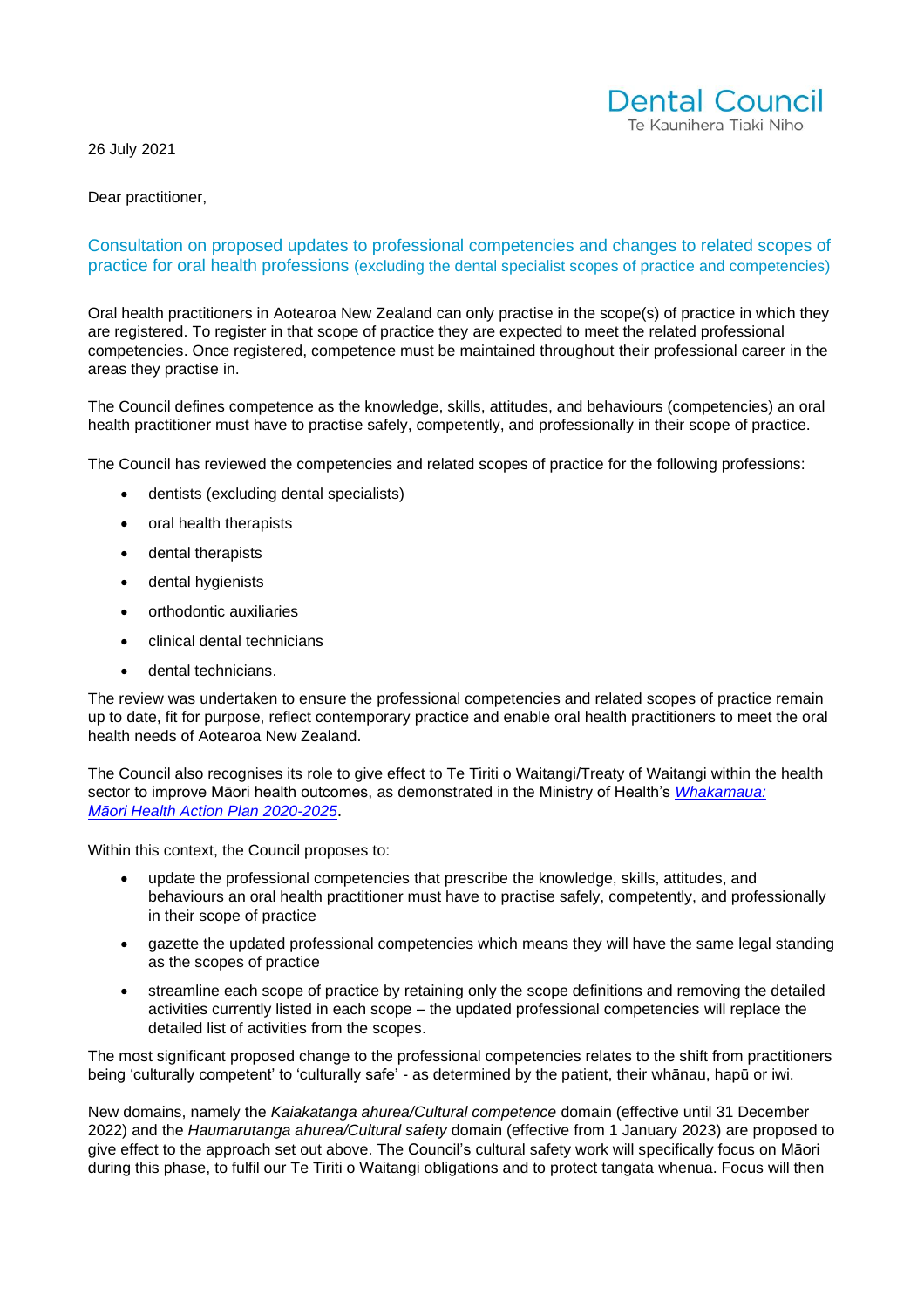shift, aligned with the government's strategic focus, to other vulnerable groups such as Pacific peoples, disabled people, people living in rural communities or with socioeconomic disadvantage $^{\text{1}}$ .

Other key changes include expansion of the professionalism and communication domains - with clear links to the professional standards in the Council's *[Standards framework for oral health practitioners.](https://dcnz.org.nz/i-practise-in-new-zealand/standards-framework/)*

The Council is now inviting feedback on the proposals detailed in the enclosed consultation document.

The proposed updated competencies for each scope of practice (excluding dental specialists) and draft gazette notices to effect the suggested changes to the related scopes of practice, are included as appendices to the consultation document.

#### Have your say

The consultation process provides practitioners, Māori patients and their whānau, and other interested parties (including professional associations and societies, the Ministry of Health, district health boards and educational institutions) with an opportunity to make submissions.

During the consultation period to further support submissions, we will hold two ZOOM calls where participants can ask questions about the proposed new competencies and how they may impact on practitioners and their practice.

To register and submit a question/s that you may have, please click on the link below:

- [Monday, 16 August 2021:](https://www.surveymonkey.com/r/LY9KQJP) 6:30pm
- [Tuesday, 17 August 2021:](https://www.surveymonkey.com/r/LY9KQJP) 6:30pm

We welcome and value all feedback, but multiple, identical submissions do not carry any more weight than a single submission. All feedback we receive will be considered and will inform our final decision.

Please ensure you include answers to the consultation questions outlined on page 10 of the consultation document when you respond. The consultation document is also available on our website inviting feedback from any other interested party or member of the public.

#### **Submissions**

Your submissions must reach us by **17 September 2021.**

You can submit your responses using our [online survey](https://www.surveymonkey.com/r/LYL2JR9) or emailing [consultations@dcnz.org.nz.](mailto:consultations@dcnz.org.nz)

Submissions received will be published on our website and will record the submitter's name and profession (for registered oral health practitioners). All other contact details will be removed. We will not publish any submissions containing derogatory or inflammatory content.

As this is a public consultation process, "In confidence" information will only be accepted under special circumstances. Please contact us before submitting material in confidence.

If you have any questions about this consultation, you can contact us by [email](mailto:consultations@dcnz.org,nz) or phone 04 499 4820. I look forward to receiving your views on the proposals.

Yours sincerely

Hane

Marie Warner, Chief Executive

<sup>1</sup> <https://dpmc.govt.nz/sites/default/files/2021-03/cabinet-material-health-disability-system-review-mar21.pdf> and <https://systemreview.health.govt.nz/assets/Uploads/hdsr/health-disability-system-review-final-report.pdf>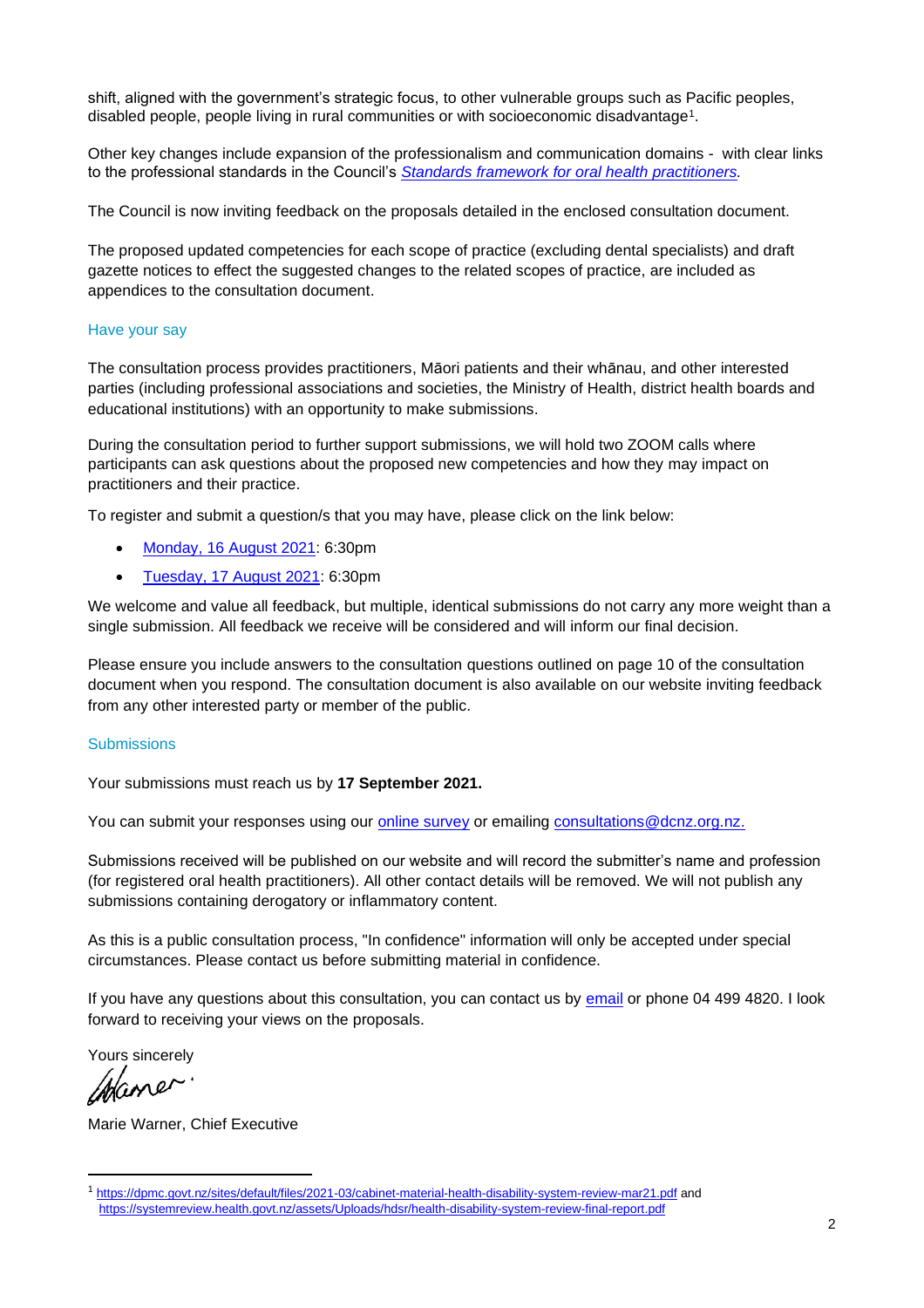# **Consultation document**

# **Proposed updates to professional competencies and changes to related scopes of practice for oral health professions**

**(excluding the dental specialist scopes of practice and competencies)**

Issued: 26 July 2021 Submission closing date: 17 September 2021

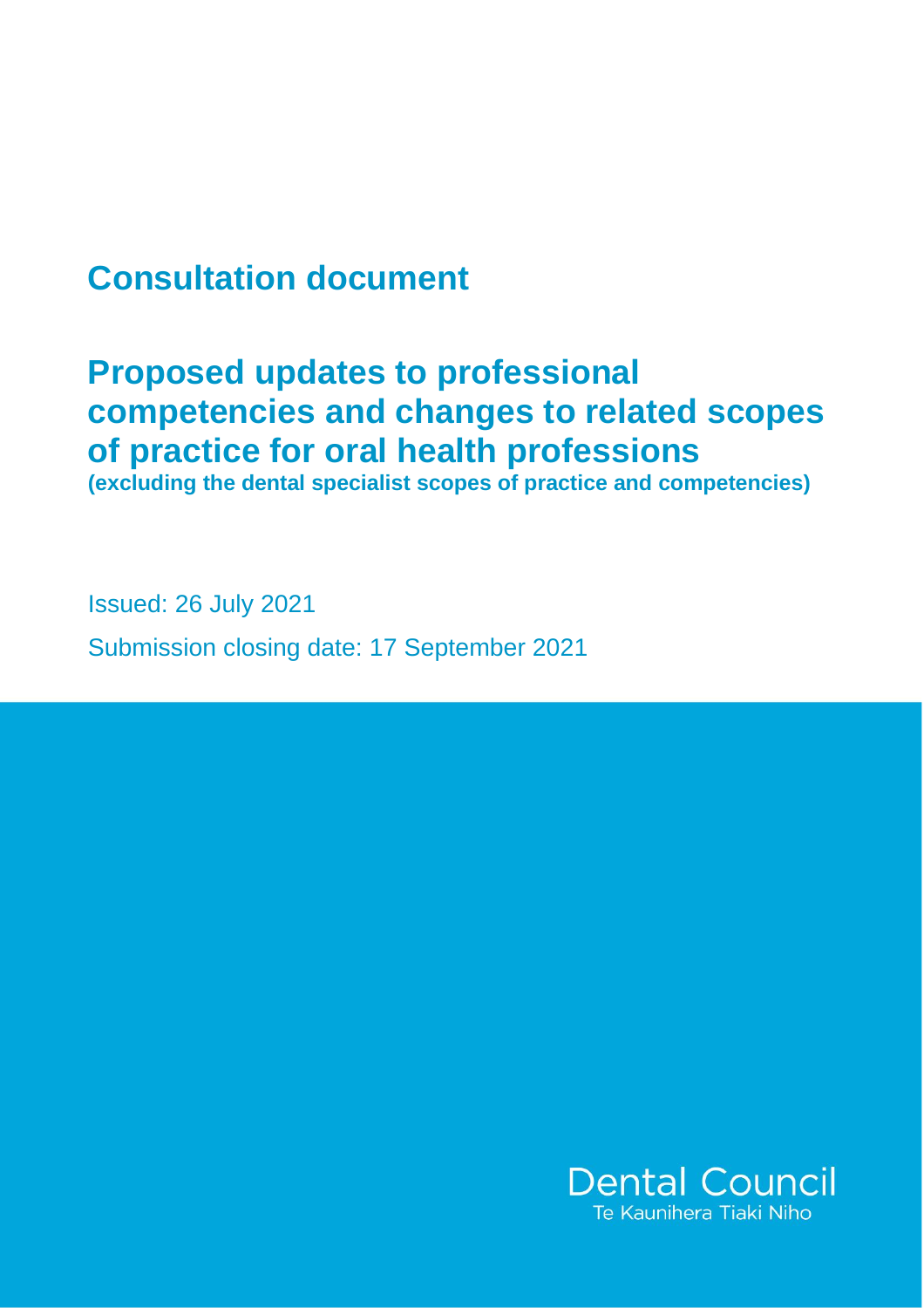## Introduction

Oral health practitioners in Aotearoa New Zealand:

- can only practise within the scope(s) of practice they are registered in
- are expected to meet the defined professional competencies for their scope of practice to register, and after registration, to maintain their competence throughout their professional career in the areas they practise in
- must meet the Council's professional standards and practice standards, and adhere to the Ethical Principles set out in the Council's *[Standards framework for oral health practitioners](https://www.dcnz.org.nz/assets/Uploads/Practice-standards/Standards-Framework-for-oral-health-practitioners.pdf)* (the standards framework).

The Council has reviewed the professional competencies and related scopes of practice for dentists, oral health therapists, dental therapists, dental hygienists, orthodontic auxiliaries, clinical dental technicians and dental technicians.

The Council did not include the professional competencies for dental specialists as part of the review as these were jointly established by the Dental Council New Zealand and the Dental Board of Australia in 2016. The dental specialist competencies will be revisited in the future.

The main objective of the review was to ensure the professional competencies and related scopes of practice remain up to date, fit for purpose, reflect contemporary practice and enable oral health practitioners to meet the oral health needs of Aotearoa New Zealand.

A secondary objective was to ensure that the professional standards of the standards framework are strongly represented in the professional competencies.

To meet its objectives the Council proposes to update the professional competencies and make changes to the related scopes of practice.

## Proposals

**Please note: these proposals do not relate to professional competencies and scopes of practice for dental specialists.**

#### Proposed updates to the professional competencies

The following are the most significant proposed updates to the professional competencies:

- 1. **Cultural competence and cultural safety,** with the introduction of a:
	- *Kaiakatanga ahurea/Cultural competence* domain (effective until 31 December 2022)
	- *Haumarutanga ahurea/Cultural safety* domain which includes understanding of TeTiriti o Waitangi/Treaty of Waitangi, and its application to practice in Aotearoa New Zealand<sup>2</sup> (effective from 1 January 2023).

This reflects a shift in outcome from practitioners being 'culturally competent' to 'culturally safe' as determined by the patient, their whānau, hapū or iwi.

<sup>&</sup>lt;sup>2</sup> Further details on the concept of cultural safety are available in the glossary of each proposed competency document.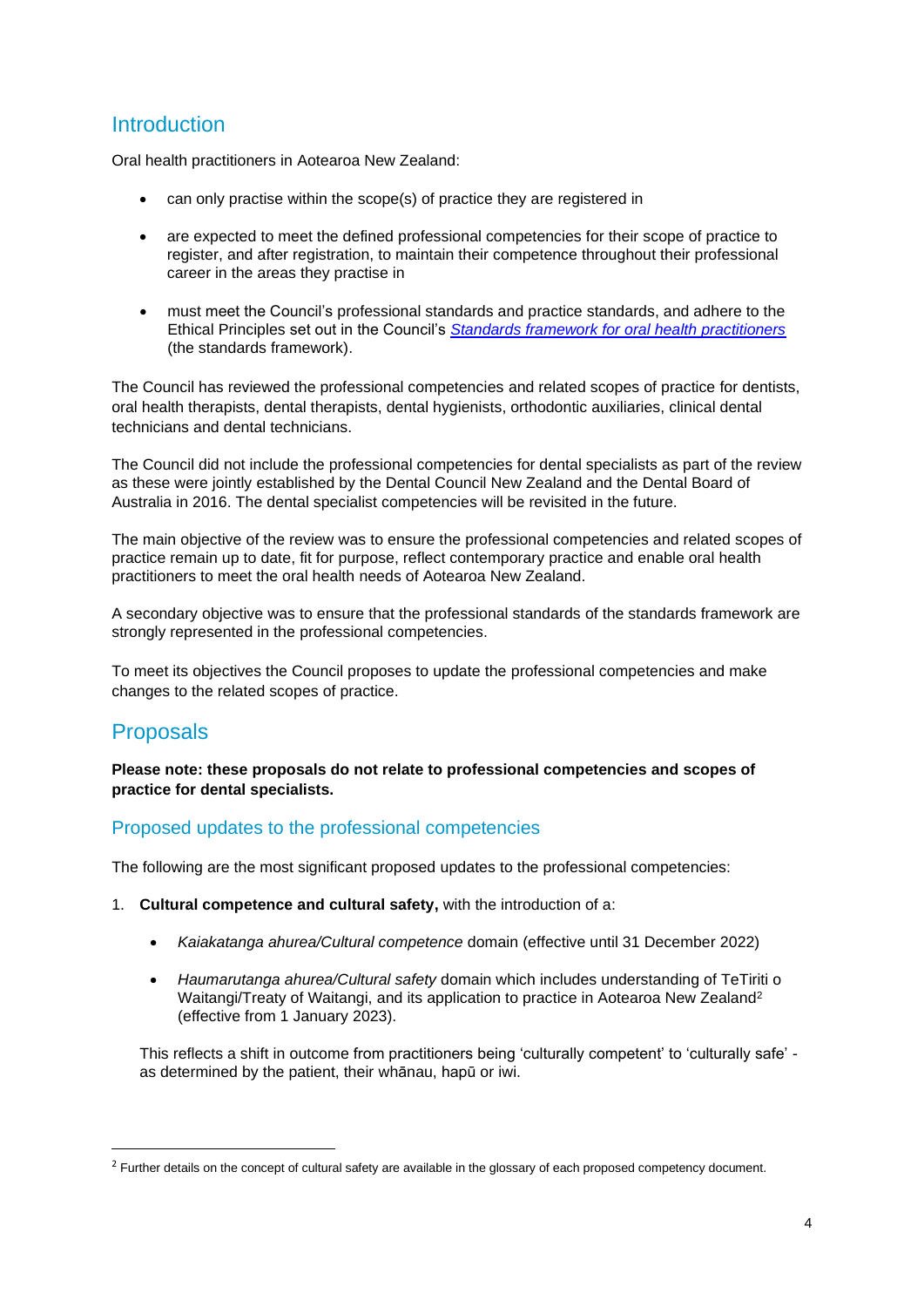The proposed cultural safety competencies have been developed with input from Te Aō Marama, a Māori member on the Council's accreditation committee, and its Kaitohutohu Māori/Māori cultural advisor. The Council acknowledges and thank these organisations and individuals for their valuable input.

Cultural safety extends beyond a practitioner's cultural competence.

It requires the practitioner to examine themselves and the potential impact of their own culture on clinical interactions and the care they provide.

It is the person and/or their community, whānau or hapū receiving the care who determine what culturally safe care means for them.

The Council proposes that the competencies related to *cultural competence*, as detailed in domain 3(a) of the proposed competencies, be in place for two years after the updated professional competencies have been finalised. The competencies related to cultural competence are aligned with the Council's existing practice standards and education provided by the New Zealand accredited programmes.

After two years, it is proposed that a newly proposed *Haumarutanga ahurea* - *Cultural safety*  domain 3(b) will replace the competencies related to cultural competence and describe the competencies expected of oral health practitioners.

The proposed competencies in the *Cultural safety* domain 3(b) signal the changes within the health sector, as demonstrated in the Ministry of Health's *[Whakamaua: Māori](https://www.health.govt.nz/our-work/populations/maori-health/whakamaua-maori-health-action-plan-2020-2025) Health Action Plan [2020-2025,](https://www.health.govt.nz/our-work/populations/maori-health/whakamaua-maori-health-action-plan-2020-2025)* and similar approaches by other New Zealand health regulators*.*

The Council considers that culturally safe approaches to oral health care will contribute to improving Māori health outcomes and benefit all New Zealanders.

A staged implementation will allow time for:

- practitioners to self-reflect, undertake professional development and engage with other practitioners, their patients, hapori/community, whānau, hapū and iwi as required – to understand and attain the cultural safety competencies, and introduce these into their practice
- the New Zealand accredited programmes to ensure their curriculum and student experiences can provide students the opportunity to attain these competencies
- the Council, with its Māori partners, to review and update the cultural practice standards, and consult with oral health practitioners and other stakeholders.

The Council will support practitioners with guidance and reading material, suggested education or courses, and other resources over this two-year period.

More details and information about the Council's approach to strengthen the competencies related to cultural safety are set out in the section headed "Cultural safety and Te Tiriti o Waitangi/Treaty of Waitangi" on page 7.

- 2. **Expanding the professionalism and communication domains** in the proposed updated professional competencies to emphasise the professional standards set out in the *[standards](https://www.dcnz.org.nz/assets/Uploads/Practice-standards/Standards-Framework-for-oral-health-practitioners.pdf)  [framework](https://www.dcnz.org.nz/assets/Uploads/Practice-standards/Standards-Framework-for-oral-health-practitioners.pdf)*. This reinforces the importance of practitioners' professional obligations in these areas and ensures new graduates meet these expectations.
- 3. The proposed updated competencies deliberately reflect **a patient-centric approach.** They are also **outcomes-focussed**.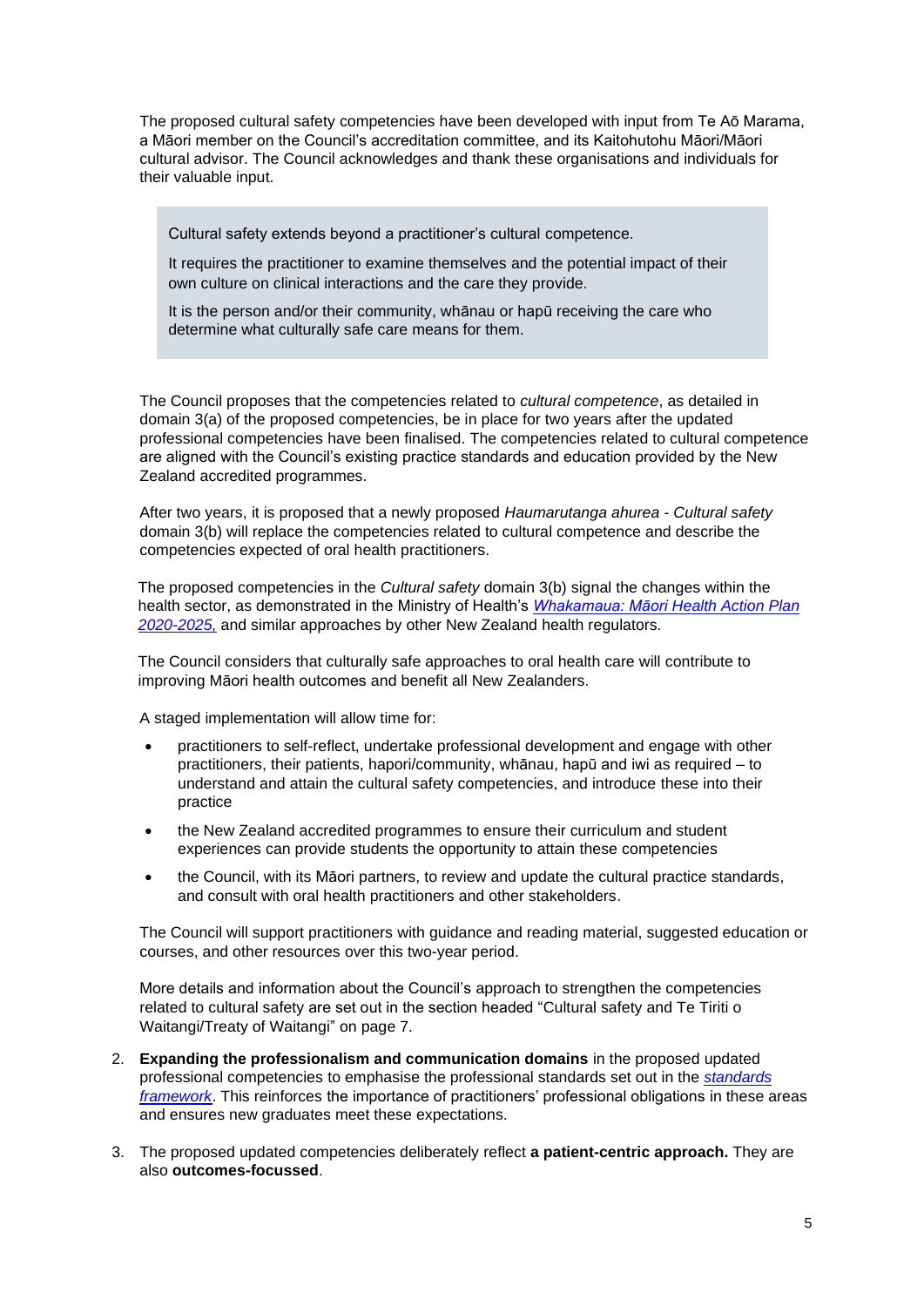- 4. A number of the **updated competency domains are common** across the various draft competency documents - including professionalism, communication, cultural competence and cultural safety.
- 5. The competencies related to scientific and clinical knowledge, and patient care, are not detailed in nature but cover the **key outcomes expected in each area.** The level and extent of detail needed to achieve these competencies will be contained in the curriculums – as considered appropriate by the educational provider to enable students to gain the necessary knowledge, skills, and experience.

It is **the role of accreditation and external peer review processes** to ensure the curriculum supports attainment of these competencies and reflects contemporary practice.

6. While many of the clinical competencies are described in the same way in the various draft competency documents, **practitioners must practise in accordance with their approved education, training, experience and competence**.

The proposed updated professional competencies for each scope of practice are set out in [Appendices 1 -](https://dcnz.org.nz/resources-and-publications/publications/current-consultations/consultation-on-proposed-updates-to-professional-competencies-and-changes-to-related-scopes-of-practice/) 7.

### Changes proposed to the scopes of practice

The Council proposes to **streamline each scope of practice by retaining only the scope definition and removing the detailed activities** currently listed in each gazetted scope of practice.

This means all detailed information about the knowledge, skills, attitudes, and behaviours an oral health practitioner must have to practise safely, competently, and professionally in their scope of practice are defined in the professional competencies, rather than being included in the scope of practice.

The **updated professional competencies will be gazetted** with the scopes and will have the same legal standing as the gazetted scopes of practice.

Removing the detailed scope activities and gazetting the professional competencies will ensure that there are no inconsistencies between the professional competencies and the related scope of practice.

The proposed changes to each scope of practice are detailed in [Appendices 10 -](https://dcnz.org.nz/resources-and-publications/publications/current-consultations/consultation-on-proposed-updates-to-professional-competencies-and-changes-to-related-scopes-of-practice/) 16.

## Review steps

As part of its review process, the Council:

- reviewed comparable international jurisdictions' competencies to explore different approaches used in defining professional competencies, and to identify any major differences or gaps
- investigated suitability of using the dental specialist competencies' structure and domains, and explored the possibility of adopting some common areas (such as professionalism and communication) for the professional competencies
- considered other users of the professional competencies, and how best to structure and present them to increase usability in other Council regulatory business
- mapped against the New Zealand accredited programme curriculums, and engaged with the programme leads to ensure:
	- o all substantive areas were included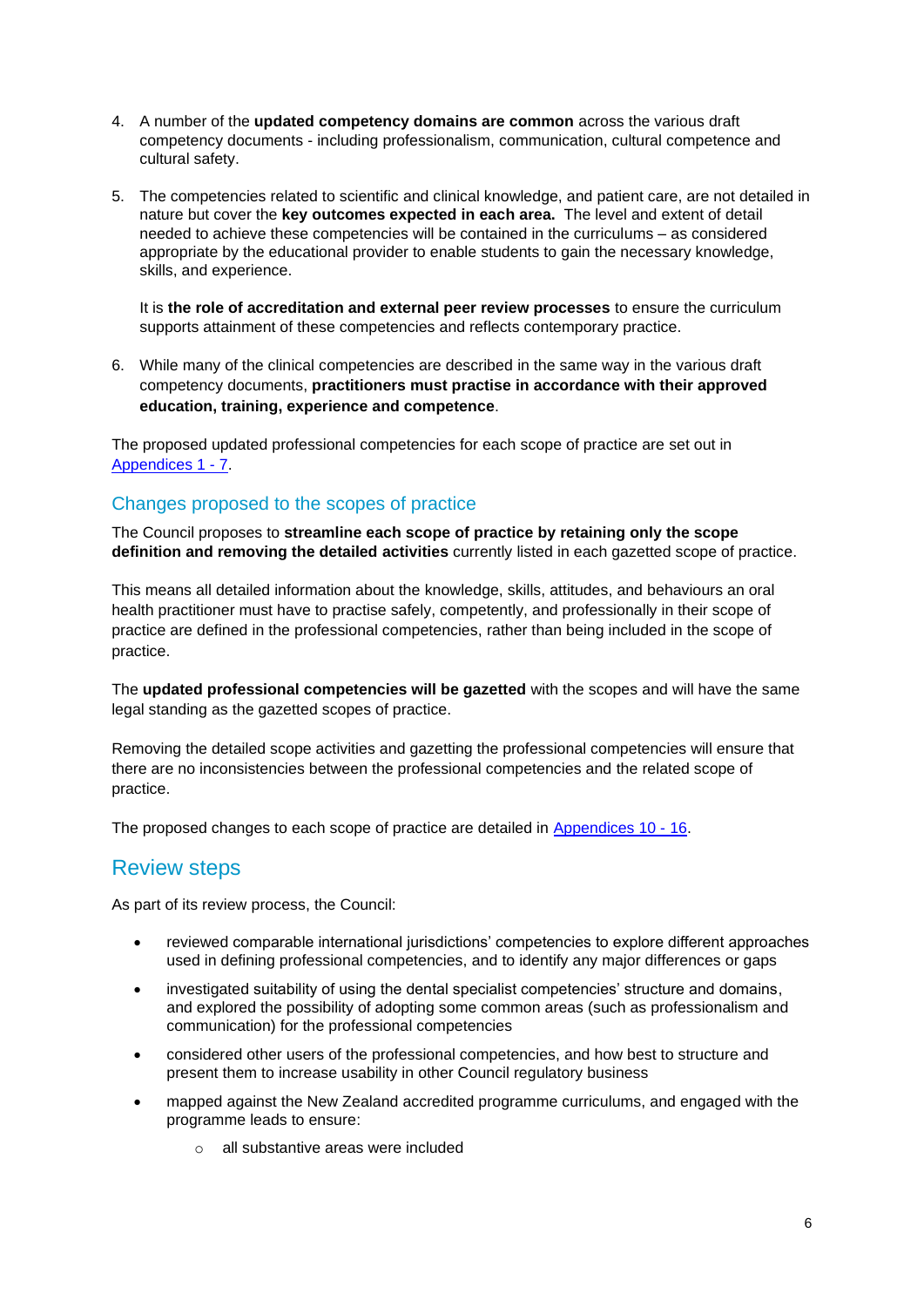$\circ$  the professional competencies remained fit for purpose to help with their curriculum development, and to assess whether their accredited programmes continue to meet accreditation obligations

This step included engaging with two University of Otago Faculty of Dentistry staff members involved in cultural education, on the competencies related to cultural competence

- tested the professional competencies with the New Zealand accreditation committee to ensure they meet the educational standards expected of new graduates and continue to be workable for accreditation purposes
- tested the cultural safety competencies with Te Aō Marama New Zealand Māori Dental Association.

## How does the Council use professional competencies?

The professional competencies describe the minimum expectations of a new graduate and registered practitioners practising in Aotearoa New Zealand. The Council refers to these in carrying out its key functions, for example:

- as a benchmark for accrediting education programmes for oral health practitioners
- to assess international graduates for practise in Aotearoa New Zealand
- in case of a competence concern, to support the assessment of whether the oral health practitioner meets minimum competencies
- where competence deficiencies are confirmed, use them as the minimum standard an oral health practitioner must attain to reach competence again in those areas deemed insufficient.

The Council expects practitioners to maintain and enhance their professional knowledge and skills for application in their scope of practice, through ongoing learning and professional development.

Some practitioners may choose to limit their individual practice to certain clinical areas in their scope of practice. This may be where practitioners were educated in these areas but did not maintain competence and currency, or areas of new development since graduation where competence was not attained through further learning and experience.

It is essential that practitioners critically reflect on their competence throughout their professional career to support their ongoing learning or identify their own limitations and how that impacts on their practice. Patient care in those areas where competence has not been maintained, must be referred to another suitable practitioner.

## Cultural safety and Te Tiriti o Waitangi/Treaty of Waitangi

The Council is seeking to improve Māori oral health outcomes underpinned by Te Tiriti o Waitangi/Treaty of Waitangi. This is not a new approach and is consistent with government's policy in relation to hauora Māori / Māori health and the Ministry of Health's *[Whakamaua: Māori](https://www.health.govt.nz/publication/whakamaua-maori-health-action-plan-2020-2025) Health Action [Plan 2020-2025](https://www.health.govt.nz/publication/whakamaua-maori-health-action-plan-2020-2025)*, which has an equity focus.

Recognition of the health sector's role to give effect to Te Tiriti o Waitangi/Treaty of Waitangi is further demonstrated by the government's recently announced health reforms which include a new Māori Health Authority.

Oral health practitioners' competence relating to Māori oral health care must be informed by Te Ao Māori, Tikanga Māori and Te Reo Māori to achieve Pae Ora – healthy futures for whānau, hapū and iwi.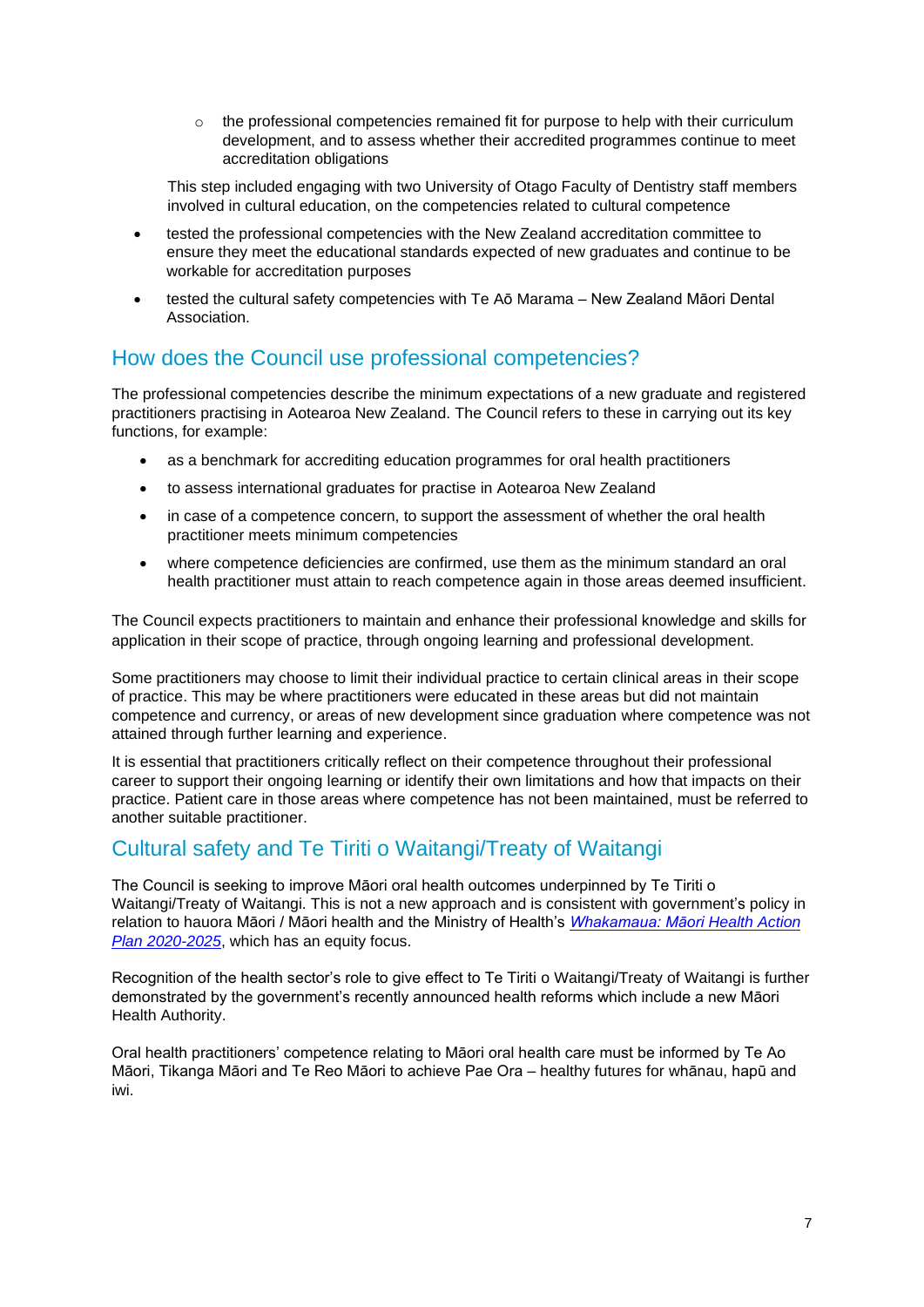Other drivers influencing health sector changes include:

- Section 118(i) [of the Health Practitioners Competence Assurance Act 2003](https://www.legislation.govt.nz/act/public/2003/0048/latest/whole.html#DLM204334) which requires the Council to set standards for practitioners on cultural competence, including competencies that will enable effective and respectful interaction with Māori.
- The Ministry of Health's *Whakamaua: Māori Health [Action Plan 2020-2025](https://www.health.govt.nz/our-work/populations/maori-health/whakamaua-maori-health-action-plan-2020-2025)*, which identifies areas for health regulators in Aotearoa New Zealand to support the Ministry to achieve its obligations to tangata whenua Māori under Te Tiriti o Waitangi.
- The Waitangi Tribunal decision *[Wai 2575: Health services and outcomes](https://waitangitribunal.govt.nz/inquiries/kaupapa-inquiries/health-services-and-outcomes-inquiry/)* the inquiry into breaches of Te Tiriti o Waitangi/Treaty of Waitangi relating to primary health care, legislation, and health policy has recommended a reset of expectations for health regulators.

The Council will undergo its first performance review of New Zealand health regulators later this year<sup>3</sup> . The Ministry of Health will carry out performance reviews to ensure regulators deliver their functions effectively and efficiently. One of the standards the Council will be assessed against is:

> *Ensures that the principles of equity and of Te Tiriti o Waitangi/Treaty of Waitangi (as articulated in Whakamaua: Māori Health Action Plan 2020-2025) are followed in the implementation of all its functions.*

Completing the review of the cultural standards for practitioners, including competencies to enable effective and respectful interaction with Māori was signalled in the Council's [budgeted expenditure](https://dcnz.org.nz/assets/Uploads/Consultations/2020/2021-2022-Budget-fees-and-costs-allocation/Proposed-APC-fees-Consultation-2021-22-issued-1-Dec-2020.pdf)  [for 2021/22.](https://dcnz.org.nz/assets/Uploads/Consultations/2020/2021-2022-Budget-fees-and-costs-allocation/Proposed-APC-fees-Consultation-2021-22-issued-1-Dec-2020.pdf) The introduction of a new cultural safety domain reflects the Council's strengthened focus to develop practitioners' cultural competence and the delivery of culturally safe oral health care in New Zealand.

The cultural safety work will specifically focus on Māori during this phase, to fulfil our Te Tiriti o Waitangi obligations and to protect tangata whenua. Focus will then shift, aligned with the government's strategic focus, to other vulnerable groups such as Pacific peoples, disabled people, people living in rural communities or with socioeconomic disadvantage<sup>4</sup>.

<sup>3</sup> Health Practitioners Competence Assurance Act 2003 s122A

<sup>4</sup> <https://dpmc.govt.nz/sites/default/files/2021-03/cabinet-material-health-disability-system-review-mar21.pdf> and <https://systemreview.health.govt.nz/assets/Uploads/hdsr/health-disability-system-review-final-report.pdf>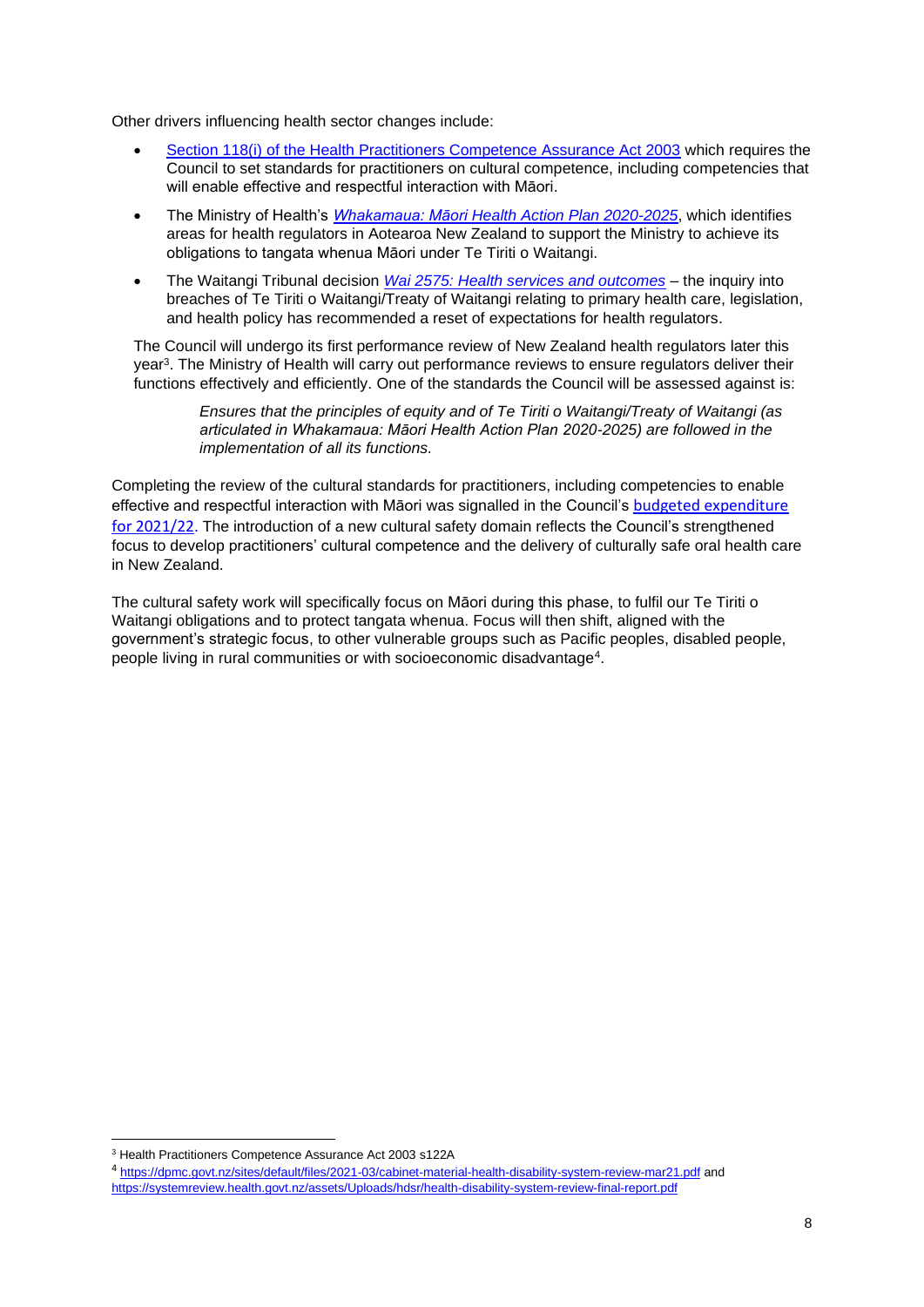# List of attachments

The following draft sets of competencies are presented for consultation:

- 1. [Dentist competencies](https://dcnz.org.nz/assets/Uploads/Consultations/2021/Competencies/Appendix-1-Dentist-competencies-consultation.pdf)
- 2. [Oral health therapist competencies](https://dcnz.org.nz/assets/Uploads/Consultations/2021/Competencies/Appendix-2-Oral-health-therapist-competencies-consultation.pdf)
- 3. Dental [therapist competencies](https://dcnz.org.nz/assets/Uploads/Consultations/2021/Competencies/Appendix-3-Dental-therapist-competencies-consultation.pdf)
- 4. [Dental hygienist competencies](https://dcnz.org.nz/assets/Uploads/Consultations/2021/Competencies/Appendix-4-Dental-hygienist-competencies-consultation.pdf)
- 5. [Orthodontic auxiliary' competencies](https://dcnz.org.nz/assets/Uploads/Consultations/2021/Competencies/Appendix-5-Orthodontic-auxiliary-competencies-consultation.pdf)
- 6. [Dental technician competencies](https://dcnz.org.nz/assets/Uploads/Consultations/2021/Competencies/Appendix-6-Dental-technician-competencies-consultation.pdf)
- 7. [Clinical dental technician competencies.](https://dcnz.org.nz/assets/Uploads/Consultations/2021/Competencies/Appendix-7-Clinical-dental-technician-competencies-consultation.pdf)

For ease of reference, and to highlight the differences more easily, two comparison tables have been prepared across the professions for the domains where the competencies differ:

- 8. [Comparison for dentists, oral health therapists, hygienists, therapists](https://dcnz.org.nz/assets/Uploads/Consultations/2021/Competencies/Appendix-8-Comparison-clinical-care-DOHTDTDH-consultation.pdf)
- 9. [Comparison for dental technicians, clinical dental technicians.](https://dcnz.org.nz/assets/Uploads/Consultations/2021/Competencies/Appendix-9-Comparison-DTCDT.pdf)

Orthodontic auxiliaries' competencies were not included into the mapping table – primarily for ease of reading, and given the limited number of clinical competencies.

To give effect to the proposals, the following documents reflect the proposed changes to the respective scopes of practice:

- 10. Scope of practice [for general dental practice](https://dcnz.org.nz/assets/Uploads/Consultations/2021/Competencies/Appendix-10-SOP-general-dental-practice.pdf)
- 11. [Scope of practice for oral health therapy](https://dcnz.org.nz/assets/Uploads/Consultations/2021/Competencies/Appendix-11-SOP-oral-health-therapy.pdf)
- 12. [Scope of practice for dental therapy](https://dcnz.org.nz/assets/Uploads/Consultations/2021/Competencies/Appendix-12-SOP-dental-therapy.pdf)<sup>5</sup>
- 13. [Scope of practice](https://dcnz.org.nz/assets/Uploads/Consultations/2021/Competencies/Appendix-13-SOP-dental-hygiene.pdf) for dental hygiene
- 14. [Scope of practice](https://dcnz.org.nz/assets/Uploads/Consultations/2021/Competencies/Appendix-14-SOP-orthodontic-auxiliary.pdf) for orthodontic auxiliary practice
- 15. Scope of practice [for dental technology](https://dcnz.org.nz/assets/Uploads/Consultations/2021/Competencies/Appendix-15-SOP-dental-technology.pdf)
- 16. Scope of practice [for clinical dental technology](https://dcnz.org.nz/assets/Uploads/Consultations/2021/Competencies/Appendix-16-SOP-clinical-dental-technology.pdf)
- 17. [Scope of practice for implant overdentures.](https://dcnz.org.nz/assets/Uploads/Consultations/2021/Competencies/Appendix-17-SOP-implant-overdentures-clinical-dental-technology.pdf)

<sup>&</sup>lt;sup>5</sup> No change to the adult care in dental therapy scope of practice is proposed